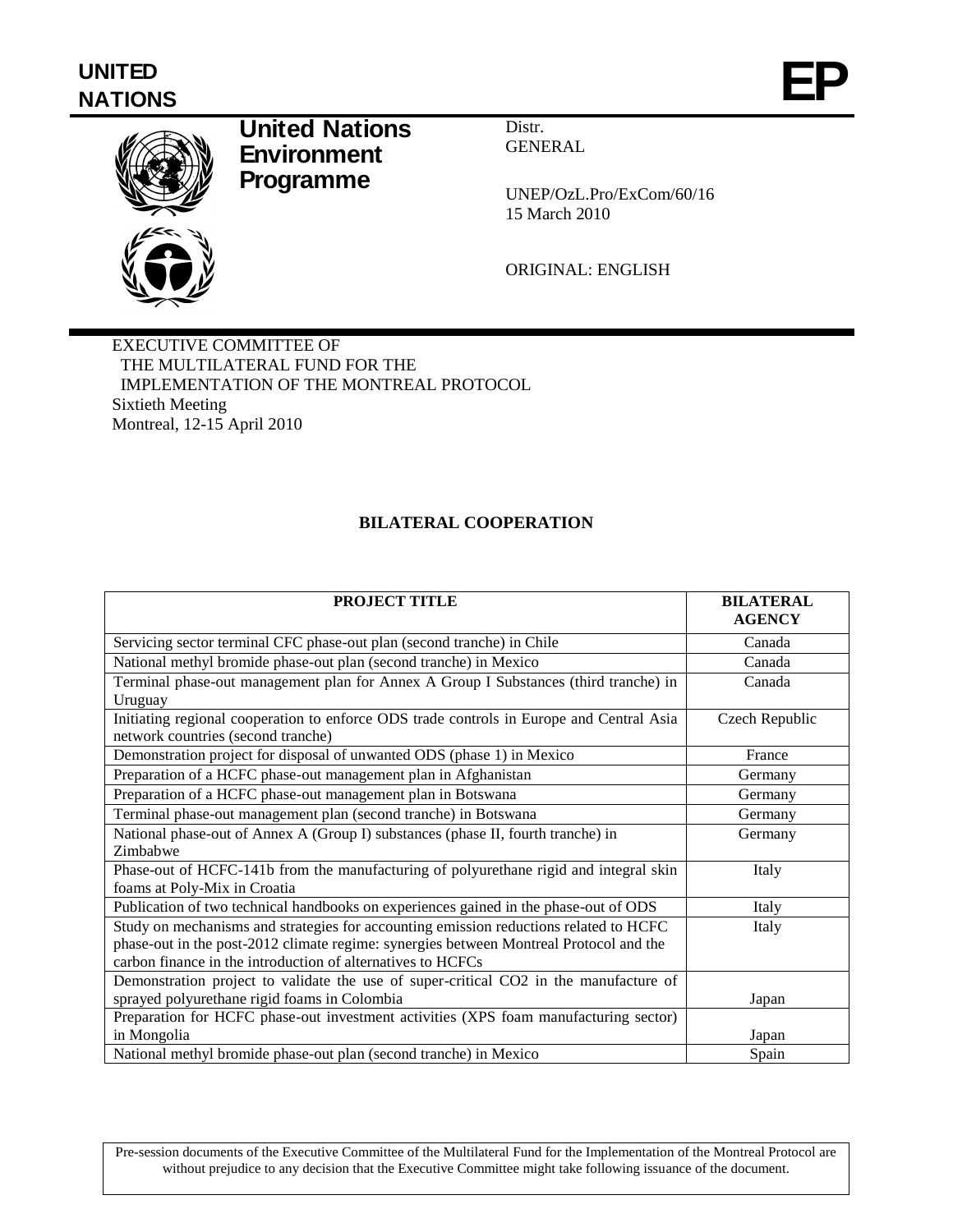#### **Note on the organization of the document**

1. This document provides an overview of requests from bilateral agencies, and whether these are eligible for approval by the Executive Committee in light of the maximum level of bilateral cooperation available for 2009-2010. It cross-references relevant meeting documents that include a discussion on the bilateral requests, and contains the standard recommendation on the year of assignment for bilateral cooperation at the end of the document. There are six requests that are fully addressed in this document. One from the Government of the Czech Republic: Initiating regional cooperation to enforce ODS trade controls in Europe and Central Asia network countries (second tranche). Two from the Government of Germany: Preparation of a HCFC phase-out management plan in Afghanistan, and National phase-out of Annex A (Group I) substances (phase II, fourth tranche) in Zimbabwe. Two from the Government of Italy: Publication of two technical handbooks on experiences gained in the phase-out of ODS, and Study on mechanisms and strategies for accounting emission reductions related to HCFC phase-out in the post-2012 climate regime: synergies between Montreal Protocol and the carbon finance in the introduction of alternatives to HCFCs and one from the Government of Japan: Preparation for HCFC phase-out investment activities (XPS foam manufacturing sector) in Colombia.

2. A total of fifteen projects for bilateral cooperation with a value of US \$4,633,704 (including agency fees) have been received by the Secretariat for approval at the  $60<sup>th</sup>$  Meeting. Three from the Government of Canada; one from the Government of the Czech Republic; one from the Government of France; four from the Government of Germany; three from the Government of Italy; two from the Government of Japan and one from the Government of Spain.

3. Table 1 provides a summary of the value and number of requests by the Governments of Canada, Czech Republic, France, Germany, Italy, Japan and Spain.

## Table 1

#### **VALUE AND NUMBER OF PROJECTS FOR BILATERAL COOPERATION, BY BILATERAL AGENCY (including agency fees)**

| <b>Bilateral Agency</b> | <b>Total Amount</b><br><b>Requested</b><br>(US \$) | <b>Number of Projects</b> |
|-------------------------|----------------------------------------------------|---------------------------|
| Canada                  | 887,922                                            | 3                         |
| Czech Republic          | 90,965                                             |                           |
| France                  | 1,120,000                                          |                           |
| Germany                 | 305,008                                            |                           |
| Italy                   | 770,566                                            | 3                         |
| Japan                   | 566,243                                            | 2                         |
| Spain                   | 893,000                                            |                           |
| <b>Total</b>            | 4,633,704                                          | 15                        |

## **REQUEST FROM THE GOVERNMENT CANADA**

## **Introduction**

4. Table 2 provides a summary of the request for bilateral co-operation from the Government of Canada. The value of this request (US \$887,922) does not exceed 20 per cent of Canada's contribution for 2010 (US \$963,805).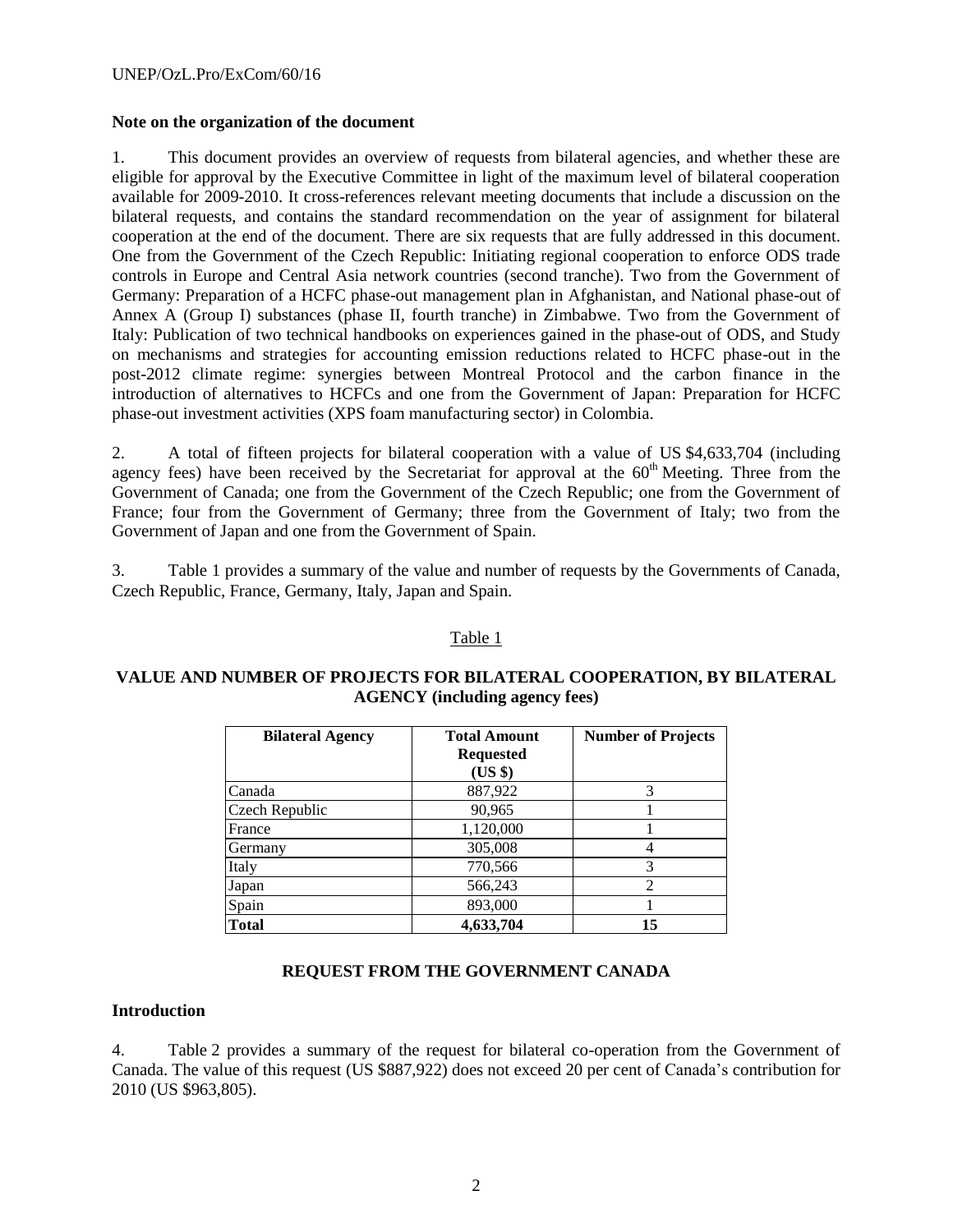## Table 2

## **SUBMISSION FROM THE GOVERNMENT OF CANADA**

| <b>Project Title</b>                                                                 | Country | <b>Total Amount</b><br><b>Requested</b><br>(US\$) | Amount<br>Recommended<br>(US\$) |
|--------------------------------------------------------------------------------------|---------|---------------------------------------------------|---------------------------------|
| Servicing sector terminal CFC phase-out plan (second<br>tranche)                     | Chile   | 261,500                                           | (1)                             |
| National methyl bromide phase-out plan (second tranche)                              | Mexico  | 500,000                                           | (2)                             |
| Terminal phase-out management plan for Annex A Group I<br>Substances (third tranche) | Uruguay | 30,000                                            | (3)                             |
| Agency Fee                                                                           |         | 96.422                                            |                                 |
| <b>TOTAL</b>                                                                         |         | 887,922                                           |                                 |

(1) UNEP/OzL.Pro/ExCom/60/23 (2) UNEP/OzL.Pro/ExCom/60/34

(3) UNEP/OzL.Pro/ExCom/60/42

## **CHILE: Servicing sector terminal CFC phase-out plan (second tranche) (US \$261,500)**

5. The comments and recommendations of the Fund Secretariat are found in UNEP/OzL.Pro/ExCom/60/23.

#### **MEXICO: National methyl bromide phase-out plan (second tranche) (US \$500,000)**

6. The comments and recommendations of the Fund Secretariat are found in UNEP/OzL.Pro/ExCom/60/34.

#### **URUGUAY: Terminal phase-out management plan for Annex A Group I Substances (third tranche) (US \$30,000)**

7. The comments and recommendations of the Fund Secretariat are found in UNEP/OzL.Pro/ExCom/60/42.

#### **REQUEST FROM THE GOVERNMENT CZECH REPUBLIC**

#### **Introduction**

8. Table 3 provides a summary of the request for bilateral co-operation from the Government of the Czech Republic. The value of this request (US \$90,965) does not exceed 20 per cent of the Czech Republic's contribution for 2010 (US \$90,973).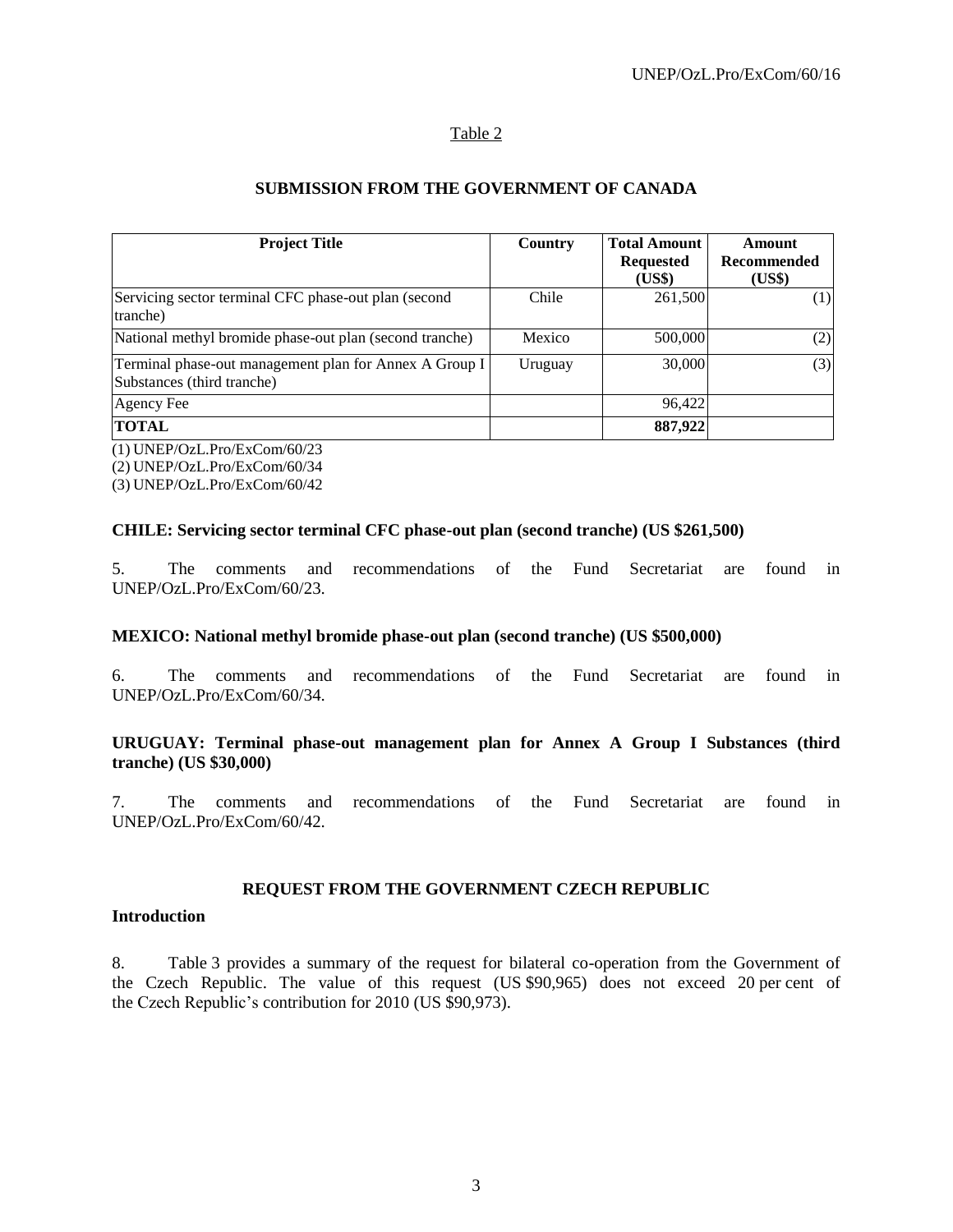#### Table 3

| <b>Project Title</b>                                                                                                              | Country | <b>Total Amount</b><br><b>Requested</b><br>(US\$) | Amount<br>Recommended<br>(US\$) |
|-----------------------------------------------------------------------------------------------------------------------------------|---------|---------------------------------------------------|---------------------------------|
| Initiating regional cooperation to enforce ODS trade<br>controls in Europe and Central Asia network countries<br>(second tranche) | Europe  | 80,500                                            | 80,500                          |
| Agency Fee                                                                                                                        |         | 10,465                                            | 10,465                          |
| <b>TOTAL</b>                                                                                                                      |         | 90,965                                            | 90,965                          |

#### **SUBMISSION FROM THE GOVERNMENT OF CZECH REPUBLIC**

#### **REGION:**

## **EUROPE: Initiating regional cooperation to enforce ODS trade controls in Europe and Central Asia network countries (second tranche) (US \$80,500)**

#### Project description

9. The Government of the Czech Republic is submitting, jointly with UNEP, a request to fund the second tranche at the level of US \$80,500 of the project initiating regional cooperation to enforce ODS trade controls in ECA countries which was approved in principle at the  $57<sup>th</sup>$  Meeting. This project will continue to be implemented through UNEP's networking activity under the CAP, and linked with the ODSONET/ECA network.

10. In its submission, the Czech Republic and UNEP provided a detailed report of the activities undertaken for the first year of the project. The report provides comprehensive information on the consultations undertaken, the information tools and awareness materials developed, information on the results of the desk study undertaken, among other activities during its first year of implementation. A copy of the report is available upon request by members of the Executive Committee.

11. The submission also includes the proposed work plan for 2010 which lists the remaining activities that need to be completed, based on their original submission to the 57<sup>th</sup> Meeting. The Government of the Czech Republic will continue to bear the costs for other elements such as experts and resource speakers, desk studies and costs for setting up the regional information exchange system and the development of enforcement tools and other management tools during this second year.

#### Fund Secretariat's comments

12. This project proposal was approved by the Executive Committee for the joint implementation of the Czech Republic and UNEP at the  $57<sup>th</sup>$  Meeting. At that meeting, the Committee in decision  $57/17(a)$ agreed that "in requesting funding for the second year, the Government of the Czech Republic and UNEP would prepare a joint report on the outputs of the network's first year of operation". The Secretariat reviewed the report jointly submitted by the two agencies in line with decision 57/17 and found this to be detailed and comprehensive. It provided an overview of the main activities and achievements made during this first year of operation of the network. The Secretariat notes that the report shows a positive impact on monitoring ODS movement in the region, and that the desk study has made important conclusions on how to solve data discrepancies. Both agencies have also provided a timetable for the 2010 annual work plan.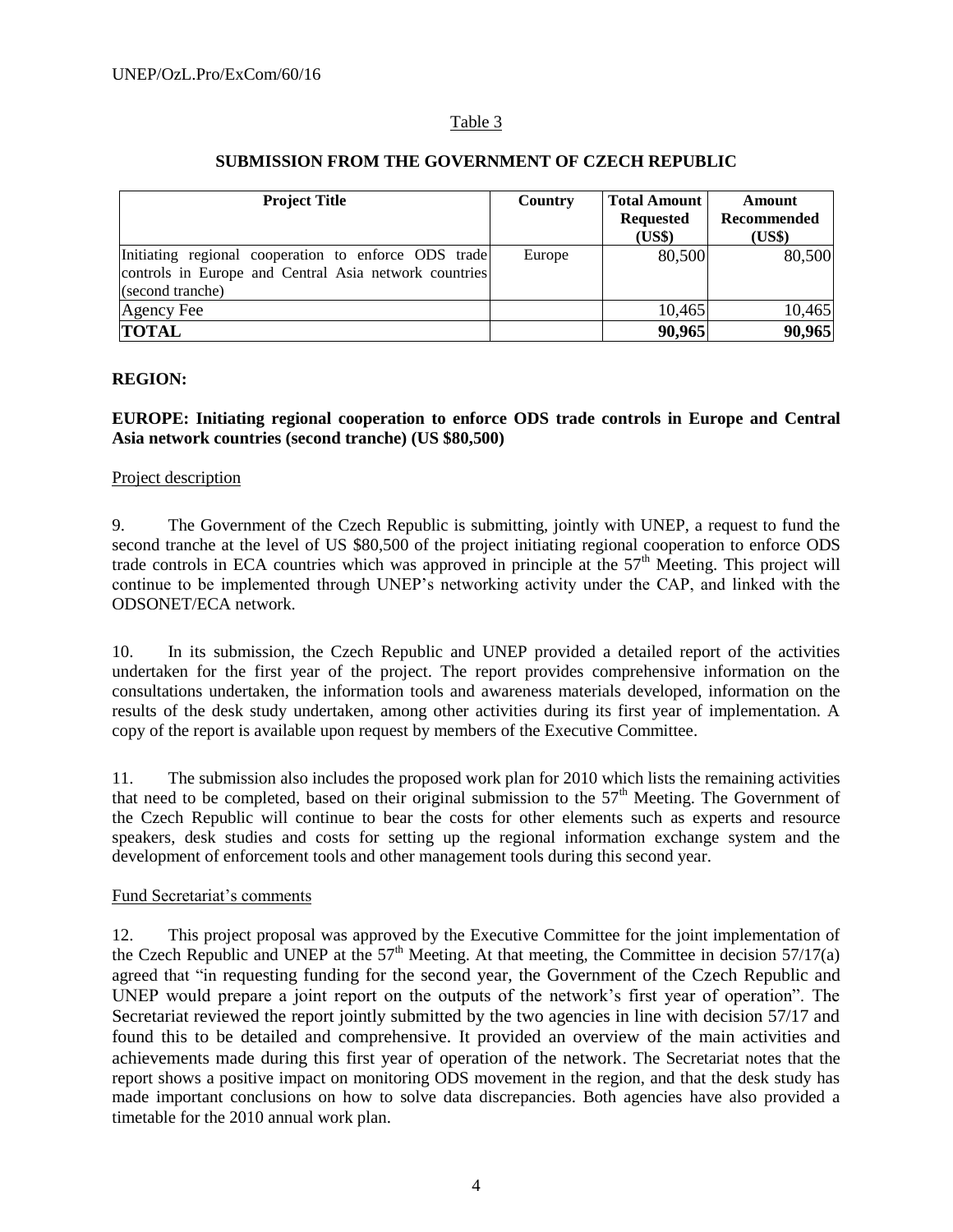13. Funding for the UNEP component is discussed under UNEP/OzL.Pro/ExCom/60/18 UNEP's Work Programme.

#### Fund Secretariat's recommendation

14. The Fund Secretariat recommends approval of the second and final tranche of the project Initiating regional cooperation to enforce ODS trade controls in Europe and Central Asia network countries (second tranche) at the level of funding of US \$80,500 plus support cost as indicated in Table 3 of the document, on the understanding that no further funding for this regional enforcement network shall be provided and that activities to ensure monitoring of ODS in the region should be integrated into the Europe and Central Asia network funded under the Compliance Assistance Programme.

## **REQUEST FROM THE GOVERNMENT FRANCE**

#### **Introduction**

15. Table 4 provides a summary of the request for bilateral co-operation from the Government of France. The value of this request (US \$1,120,000) does not exceed 20 per cent of France's contribution for 2010 (US \$2,039,952).

## Table 4

| <b>Project Title</b>                                               | Country | <b>Total</b><br>Amount<br><b>Requested</b><br>(US\$) | <b>Amount</b><br><b>Recommended</b><br>(US\$) |
|--------------------------------------------------------------------|---------|------------------------------------------------------|-----------------------------------------------|
| Demonstration project for disposal of unwanted ODS<br>(phase $1$ ) | Mexico  | 1,000,000                                            | $(1)$ $(*)$                                   |
| Agency Fee                                                         |         | 120,000                                              |                                               |
| <b>TOTAL</b>                                                       |         | 1,120,000                                            |                                               |

## **SUBMISSION FROM THE GOVERNMENT OF FRANCE**

(1) UNEP/OzL.Pro/ExCom/60/34 (\*) Pending

## **MEXICO: Demonstration project for disposal of unwanted ODS (phase 1) (US \$1,000,000)**

16. The comments and recommendations of the Fund Secretariat are found in UNEP/OzL.Pro/ExCom/60/34.

## **REQUEST FROM THE GOVERNMENT GERMANY**

#### **Introduction**

17. Table 5 provides a summary of the request for bilateral co-operation from the Government of Germany. The value of this request (US \$305,008) does not exceed 20 per cent of Germany's contribution for 2010 (US \$2,776,808).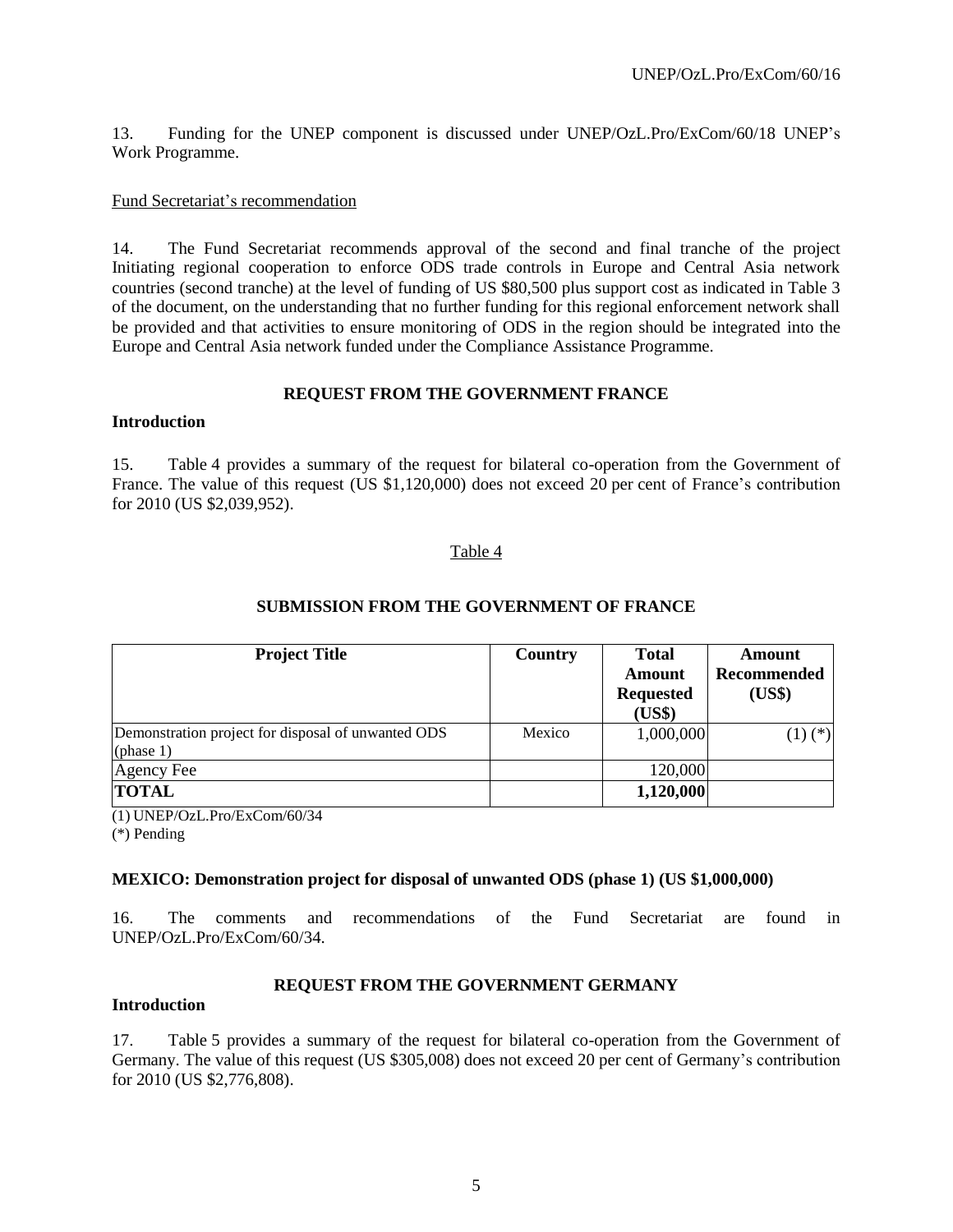## Table 5

| <b>Project Title</b>                                                             | Country         | <b>Total</b><br>Amount<br><b>Requested</b><br>(US\$) | Amount<br><b>Recommended</b><br>(US\$) |
|----------------------------------------------------------------------------------|-----------------|------------------------------------------------------|----------------------------------------|
| Preparation of a HCFC phase-out management plan                                  | Afghanistan     | 30,000                                               | $(*)$                                  |
| Preparation of a HCFC phase-out management plan                                  | <b>Botswana</b> | 150,000                                              | 150,000                                |
| Terminal phase-out management plan (second tranche)                              | <b>Botswana</b> | 50,000                                               | (1)                                    |
| National phase-out of Annex A (Group I) substances (phase<br>II, fourth tranche) | Zimbabwe        | 40,000                                               | (2)                                    |
| Agency Fee                                                                       |                 | 35,008                                               | 19,500                                 |
| <b>TOTAL</b>                                                                     |                 | 305,008                                              | 169,500                                |

## **SUBMISSION FROM THE GOVERNMENT OF GERMANY**

(\*) Individual Consideration

(1) UNEP/OzL.Pro/ExCom/60/22

(2) UNEP/OzL.Pro/ExCom/60/44

## **AFGANISTAN: Preparation of a HCFC phase-out management plan (US \$30,000)**

## Project description

18. The Government of Germany submitted a request for the preparation of an investment project in one enterprise of the refrigeration sector in Afghanistan for US \$30,000 in line with decision 56/16. In support of its submission, the Government of Germany indicated that during the survey for the preparation of the HPMP, one enterprise manufacturing refrigeration equipment and using HCFC-22 has been identified.

19. The company, Qasr Yakh, is located in the city of Herat. It started operations in May 2007 and is fully owned by Afghan nationals. The company produces refrigeration equipment to order using self made as well as imported components. Its products are all types of standalone refrigeration systems like commercial size refrigerators, water coolers, ice-cream freezers, ice makers, bottle coolers, fresh food display cabinets and small commercial freezers.

## Fund Secretariat's comments

20. The Secretariat reviewed all the above submissions in detail, and determined that the information provided and the funding requested is consistent with decision 56/16. It notes, however, that the company started operations only in May 2007, and the Executive Committee has not yet made a decision regarding cut-off date of for eligibility of HCFC manufacturing enterprises.

## Fund Secretariat's recommendation

21. In view of the above, the Executive Committee may wish to consider whether to fund the request for the Government of Germany for the preparation of an investment project as part of the HPMP for Afghanistan at the level of funding of US \$30,000 indicated in Table 5 of this document, consistent with decision 56/16.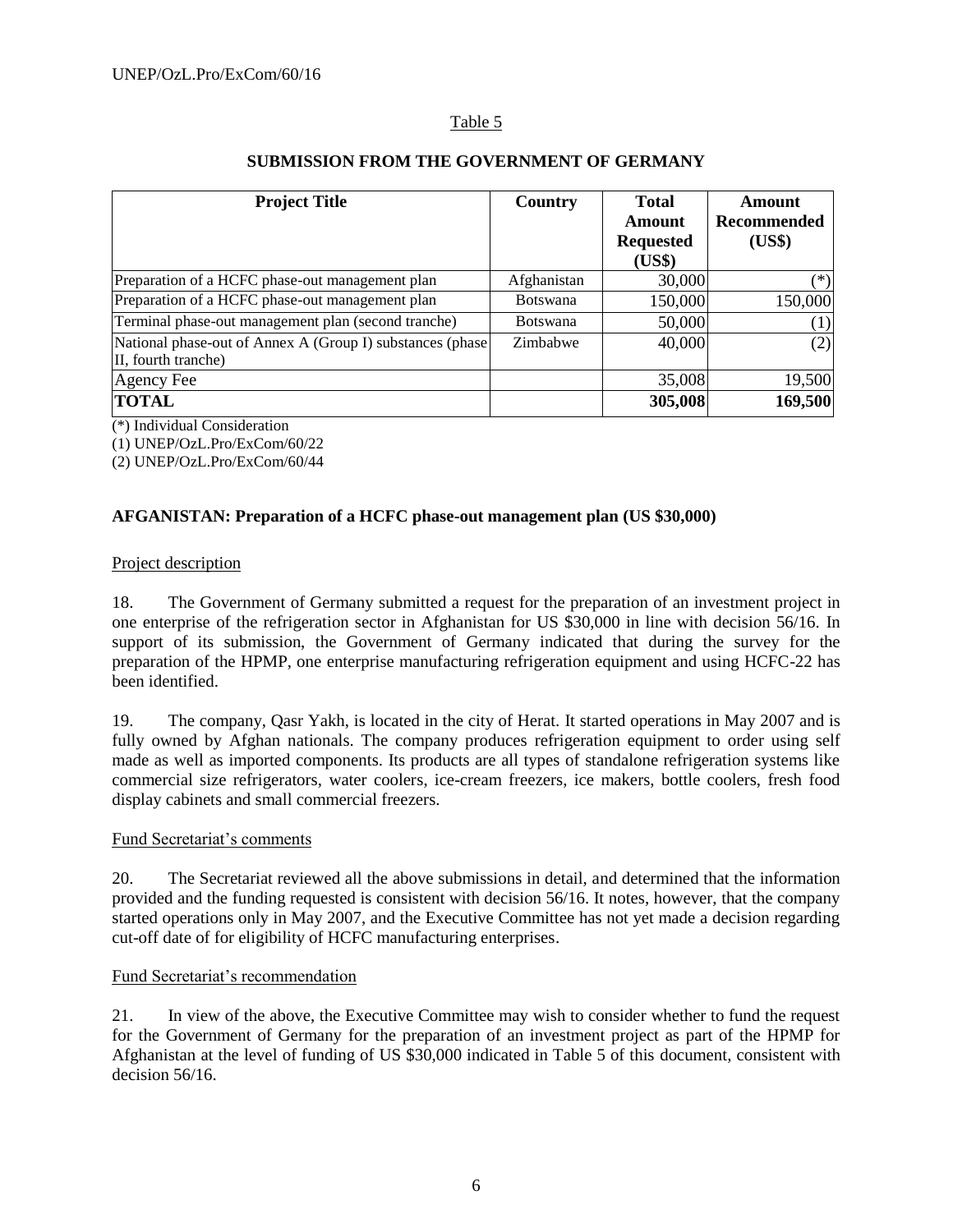## **BOTSWANA: Preparation of a HCFC phase-out management plan (US \$150,000)**

#### Project description

22. The Government of Germany submitted a request for the preparation of HCFC phase-out management plan (HPMP) for Botswana. Botswana's reported HCFC consumption for 2007 is 10 ODP tonnes made up of both HCFC-22 and HCFC-141b.

#### Fund Secretariat's comments and recommendation

23. The Secretariat notes that the request for Botswana is line with decision 56/16, where countries with only HCFC-22 consumption will receive funds for HPMP preparation of US \$150,000 for stage 1 of their HPMP. The Fund Secretariat recommends blanket approval of the request for project preparation for a HPMP for Botswana at the level of funding shown in Table 5.

#### **BOTSWANA: Terminal phase-out management plan (second tranche) (US \$50,000)**

24. The comments and recommendations of the Fund Secretariat are found in UNEP/OzL.Pro/ExCom/60/22.

#### **ZIMBABWE: National phase-out of Annex A (Group I) substances (phase II, fourth tranche) (US \$40,000)**

25. The comments and recommendations of the Fund Secretariat are found in UNEP/OzL.Pro/ExCom/60/44.

## **REQUEST FROM THE GOVERNMENT ITALY**

#### **Introduction**

26. Table 6 provides a summary of the request for bilateral co-operation from the Government of Italy. The value of this request (US \$770,566) does not exceed 20 per cent of Italy's contribution for 2010 (US \$1,644,329).

#### Table 6

#### **SUBMISSION FROM THE GOVERNMENT OF ITALY**

| <b>Project Title</b>                                                                                                                                                                                                                                         | Country | <b>Total Amount</b><br><b>Requested</b><br>(US\$) | Amount<br>Recommended<br>(US\$) |
|--------------------------------------------------------------------------------------------------------------------------------------------------------------------------------------------------------------------------------------------------------------|---------|---------------------------------------------------|---------------------------------|
| Phase-out of HCFC-141b from the manufacturing of<br>polyurethane rigid and integral skin foams at Poly-Mix                                                                                                                                                   | Croatia | 251.917                                           | (1)                             |
| Publication of two technical handbooks on experiences<br>gained in the phase-out of ODS                                                                                                                                                                      | Global  | 110,000                                           | $(*)$                           |
| Study on mechanisms and strategies for accounting<br>emission reductions related to HCFC phase-out in the post-<br>2012 climate regime: synergies between Montreal Protocol<br>and the carbon finance in the introduction of alternatives to<br><b>HCFCs</b> | Global  | 320,000                                           | $(*)$                           |
| Agency Fee                                                                                                                                                                                                                                                   |         | 88,649                                            |                                 |
| <b>TOTAL</b>                                                                                                                                                                                                                                                 |         | 770,566                                           |                                 |

(1) UNEP/OzL.Pro/ExCom/60/27

(\*) Individual Consideration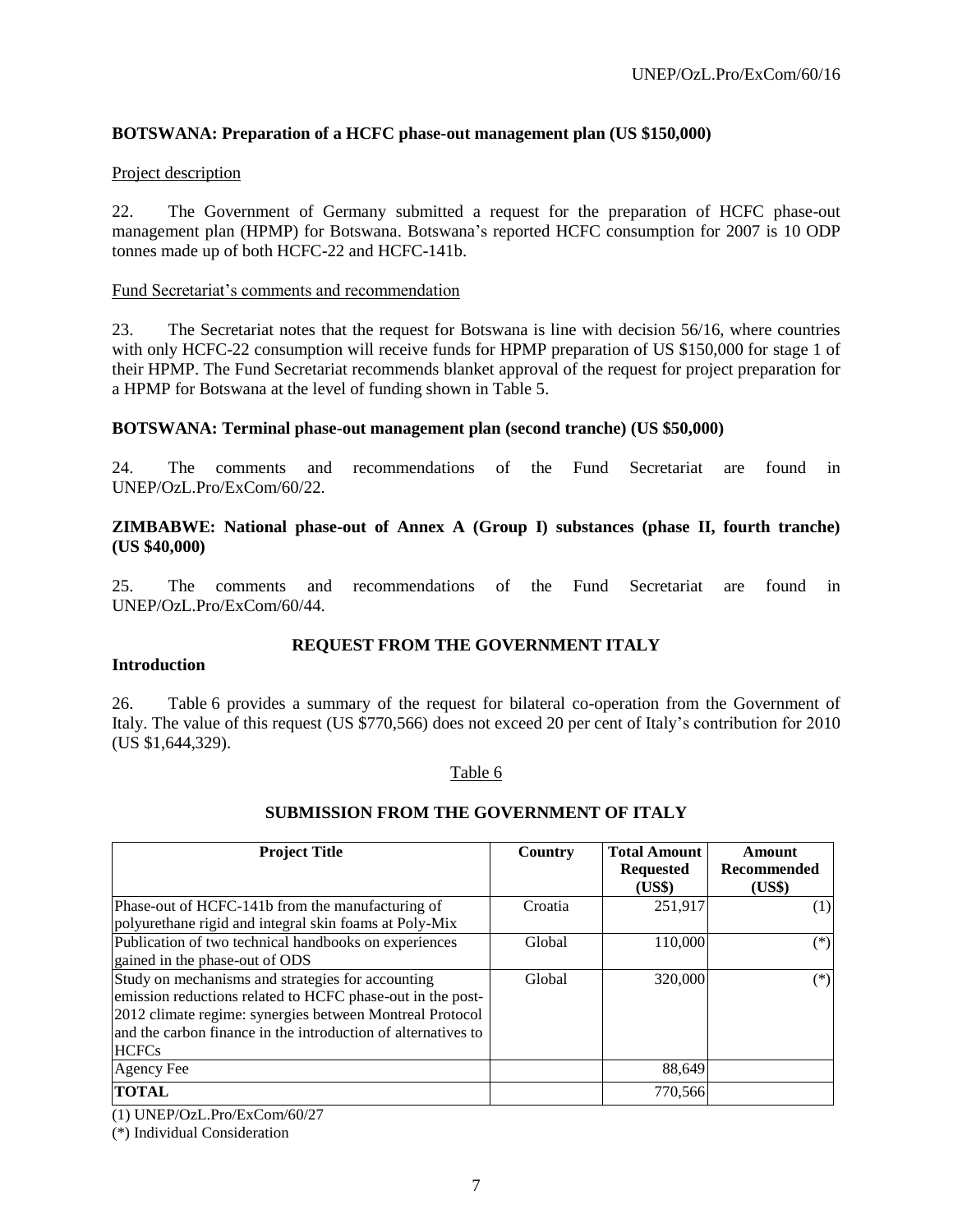## **CROATIA: Phase-out of HCFC-141b from the manufacturing of polyurethane rigid and integral skin foams at Poly-Mix (US \$ 251,917)**

27. The comments and recommendations of the Fund Secretariat are found in UNEP/OzL.Pro/ExCom/60/27.

## **GLOBAL: Publication of two technical handbooks on experiences gained in the phase-out of ODS (US \$110,000)**

## Project description

28. The Government of Italy has submitted a request for the preparation of two technical handbooks on experiences gained in the phase-out of ODS. The two handbooks that are proposed are listed below:

- (a) Lessons learned from the implementation of methyl bromide phase out projects and challenges ahead to ensure sustainable achievement (US \$55,000);
- (b) Adoption of low environmental impact technologies in the CFC phase out for the refrigeration and foam sector: the Montreal Protocol success story (US \$55,000).

29. These publications are proposed in order to use the experiences gained during the implementation of the investment projects for CFC and methyl bromide phase out and provide the National Ozone Units and stakeholders with concrete tools for selection of technologies and alternatives in the phase out of other ODS. This will be implemented for the Government of Italy by UNIDO.

## Fund Secretariat's comments

30. The Secretariat noted that the activities proposed by Italy are normally those that are undertaken by UNEP as part of their information clearinghouse functions. In discussions with the representative from the Government of Italy, it was clarified that these publications would be more technical in nature and will focus more on the specific projects that have been undertaken with the Government of Italy and UNIDO. It is the intention to disseminate this information in order to communicate the successes of these projects so that these can be used in the development of strategies for HCFC phase-out, and at the same time acquaint stakeholders on the good partnership between UNEP and Italy particularly in the implementation of Methyl Bromide projects.

31. The Secretariat also pointed out to the Government of Italy that these projects are not required for compliance at this time.

## Fund Secretariat's recommendation

32. The Executive Committee may wish to consider whether or not to approve the request from the Government of Italy to prepare two technical publications on the experiences of project implementation in the Montreal Protocol, at the level of funding of US \$110,000 plus support costs.

## **GLOBAL: Study on mechanisms and strategies for accounting emission reductions related to HCFC phase-out in the post-2012 climate regime: synergies between Montreal Protocol and the carbon finance in the introduction of alternatives to HCFCs (US \$320,000)**

## Project description

33. The Government of Italy submitted a request for funds to identify a suitable scheme for the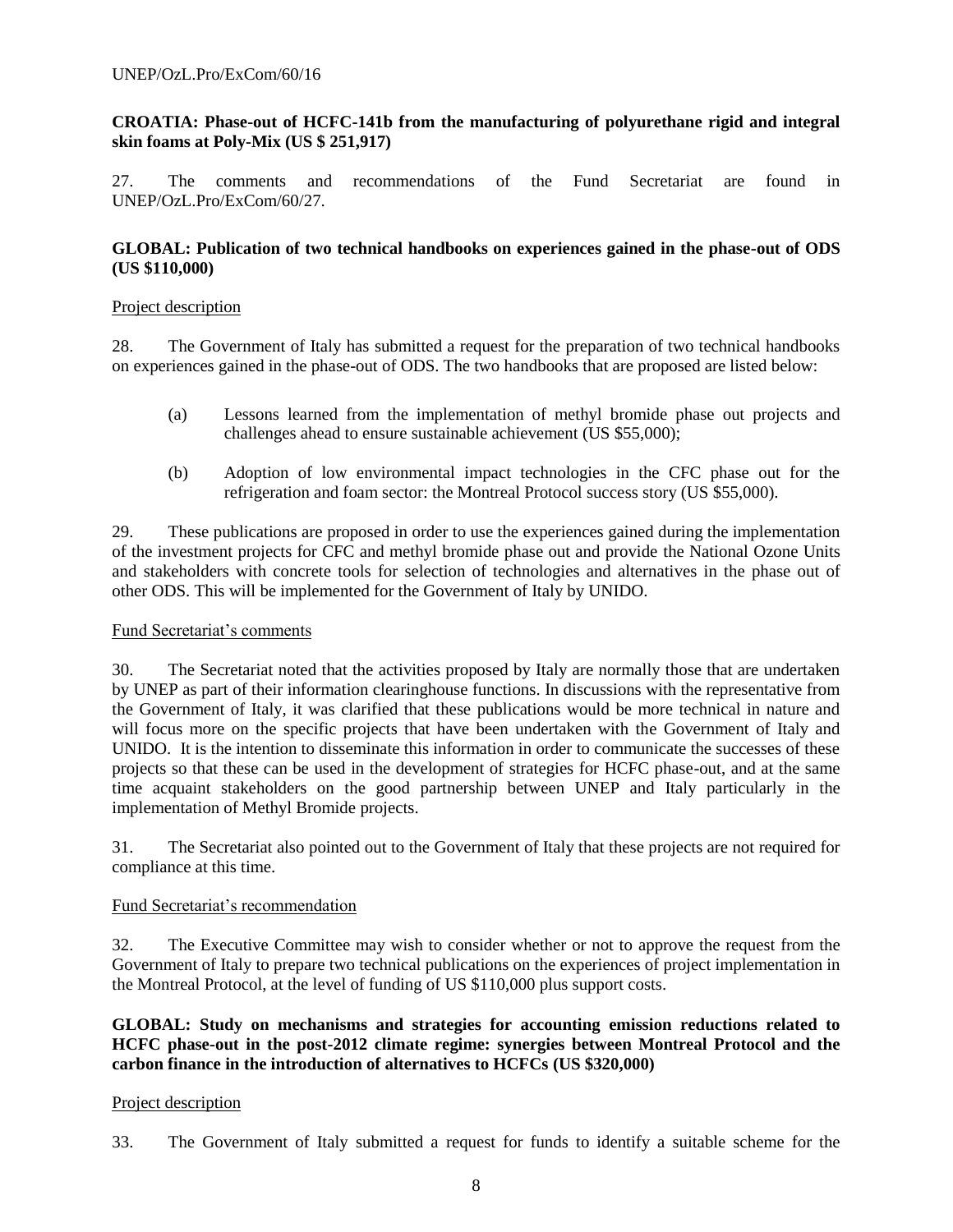accounting of greenhouse gas emission reductions (ERs) from HCFC phase-out activities at the level of funding of US \$320,000 plus support costs. The proposal aims at designing an operational financial scheme to explore synergies between the Montreal Protocol and carbon finance to enable the introduction of low climate impact alternatives to HCFCs. The project is expected to result in a methodology that will allow for the identification of ERs in Montreal Protocol projects that could be used to leverage cofinancing from other sources. A detailed proposal is attached as an Annex to this document.

## Fund Secretariat's comments

34. The Secretariat noted that this proposal is very similar to the resource mobilisation proposals submitted by UNDP, UNIDO and the World Bank. It also observed from the proposal that perhaps this would also build capacity within the bilateral agency to develop such methodologies, an activity which is not necessarily considered as an incremental cost to the Multilateral Fund.

35. The Secretariat had a very detailed discussion on this proposal with the representative from the Government of Italy and sought clarifications on the issues raised above. In these discussions, it was clarified that the main reason for submitting this proposal is to minimise the possible delays that could be incurred in determining climate benefits of HCFC phase-out required under decision XIX/6. With the proposed methodology development and consultation with potential donors and understanding their requirements, the study is intended to anticipate the actions and emerging issues associated with co-financing aspects of HCFC phase-out. Once the study is completed, sources of funding could be identified together with their specific requirements.

36. The guidelines for HPMP preparation agreed in decision 54/39 included the provision for Article 5 countries to consider financial incentives and opportunities for co-financing in their final HPMPs, which could be relevant for ensuring that HCFC phase-out results in benefits in accordance with paragraph 11(b) of decision XIX/6 mentioned above.

37. The Secretariat further noted that the Executive Committee at its  $57<sup>th</sup>$  and  $58<sup>th</sup>$  Meetings discussed a facility for additional income from loans and other sources. At the 59<sup>th</sup> Meeting during the discussion of this same agenda item, the Executive Committee, in decision 59/48 requested the Secretariat to consolidate the material presented on the Special Funding Facility, with any additional contributions submitted by Members by the end of 2009, into a single agenda item addressing both the Facility as well as any issues related to decision XIX/6 paragraph 11(b) of the Nineteenth Meeting of the Parties for consideration at its  $60<sup>th</sup>$  Meeting. This revised paper will also be discussed at the  $60<sup>th</sup>$  Meeting. As this proposal falls into this category of resource mobilisation, it should be discussed in the context of Agenda item 11.

## Fund Secretariat's recommendation

38. The Executive Committee may wish to consider the request of Italy to funding the project on a study on mechanisms and strategies for accounting emission reductions related to HCFC phase-out in the post-2012 climate regime: synergies between Montreal Protocol and the carbon finance in the introduction of alternatives to HCFCs in light of the information presented above, and in the discussion on Agenda item 11, Incentives associated with Multilateral Fund climate impact indicator and a Special Funding Facility.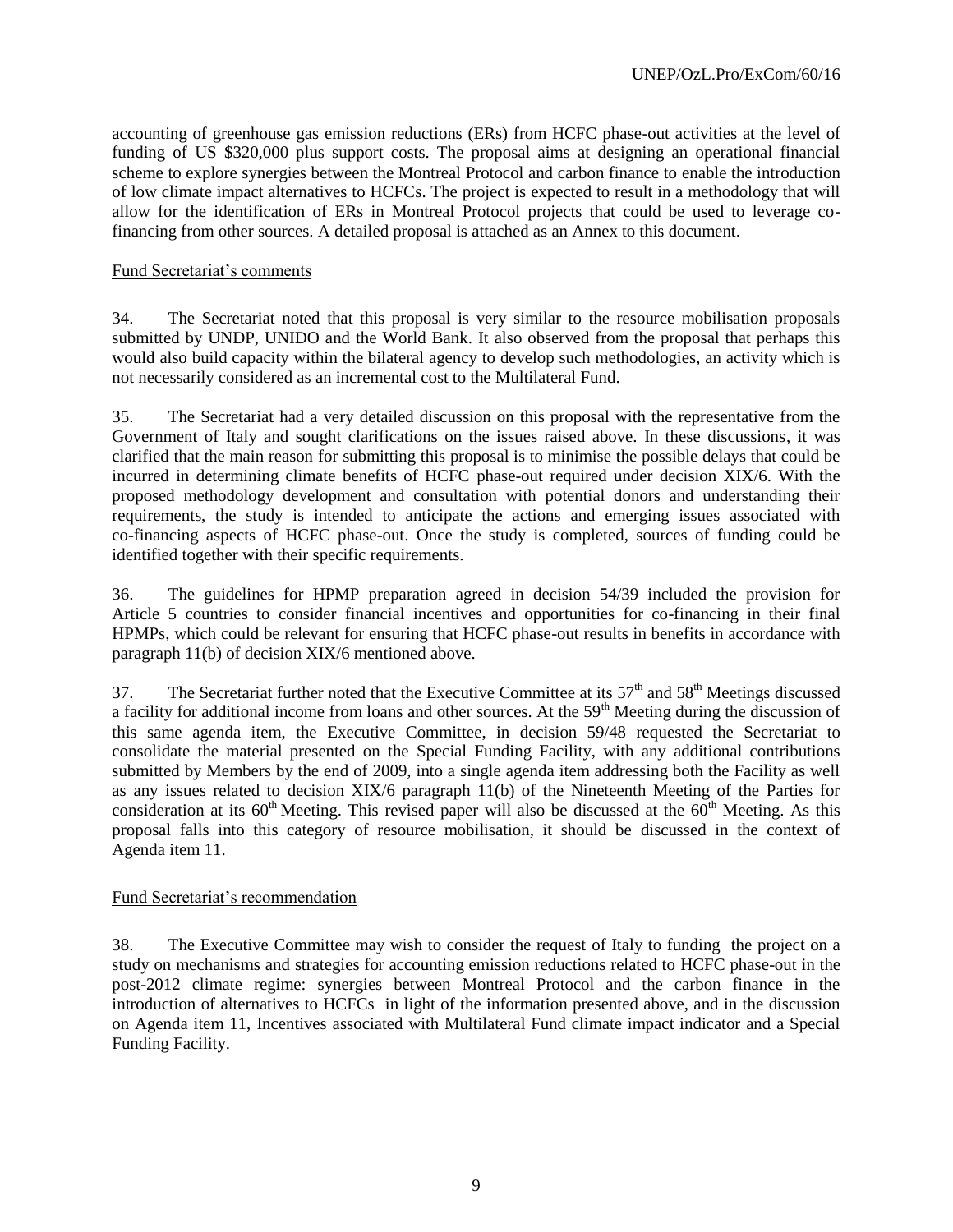## **Introduction**

#### **REQUEST FROM THE GOVERNMENT JAPAN**

39. Table 7 provides a summary of the request for bilateral co-operation from the Government of Japan. The value of this request (US \$566,243) does not exceed 20 per cent of Japan's contribution for 2010 (US \$5,382,029).

#### Table 7

## **SUBMISSION FROM THE GOVERNMENT OF JAPAN**

| <b>Project Title</b>                                        | Country  | <b>Total Amount</b> | Amount      |
|-------------------------------------------------------------|----------|---------------------|-------------|
|                                                             |          | <b>Requested</b>    | Recommended |
|                                                             |          | (US\$)              | (US\$)      |
| Demonstration project to validate the use of super-critical | Colombia | 441.100             | (1)         |
| CO2 in the manufacture of sprayed polyurethane rigid        |          |                     |             |
| foams                                                       |          |                     |             |
| Preparation for HCFC phase-out investment activities (XPS)  | Mongolia | 60,000              | 60,000      |
| foam manufacturing sector)                                  |          |                     |             |
| Agency Fee                                                  |          | 65.143              | 7,800       |
| <b>TOTAL</b>                                                |          | 566,243             | 67,800      |

(1) UNEP/OzL.Pro/ExCom/60/25

## **COLOMBIA: Demonstration project to validate the use of super-critical CO2 in the manufacture of sprayed polyurethane rigid foams (US \$441,100)**

40. The comments and recommendations of the Fund Secretariat are found in UNEP/OzL.Pro/ExCom/60/25.

## **MONGOLIA: Preparation for HCFC phase-out investment activities (XPS foam manufacturing sector) (US \$60,000)**

41. The Government of Japan requested additional funds for the preparation of an investment project for Mongolia who already had approved HPMP preparation funding. In its submission, Japan provided basic information about the country's HCFC consumption and sectors where HCFCs are used, and how these sector plans will link to a comprehensive HPMP in particular for countries where implementation is being shared by more than one agency.

## Secretariat's comments

42. Mongolia requested a change in its HCFC data for 2008 resulting in an increased level of consumption. The country advised that the additional HCFC consumption was due to the two manufacturing companies covered in this preparation request.

43. The Secretariat reviewed this submission in detail and found that the information submitted for Mongolia and the funding requested is consistent with that required in decision 56/16. It also noted in particular that UNEP as the lead agency for the HPMP preparation process has been consulted for Mongolia, and that there is a clear understanding on the division of responsibilities for each agency.

## Secretariat's recommendation

44. The Secretariat recommends blanket approval of the request for the preparation of the investment activities in the HPMP for Mongolia at the level of funding indicated in Table 7 of this document.